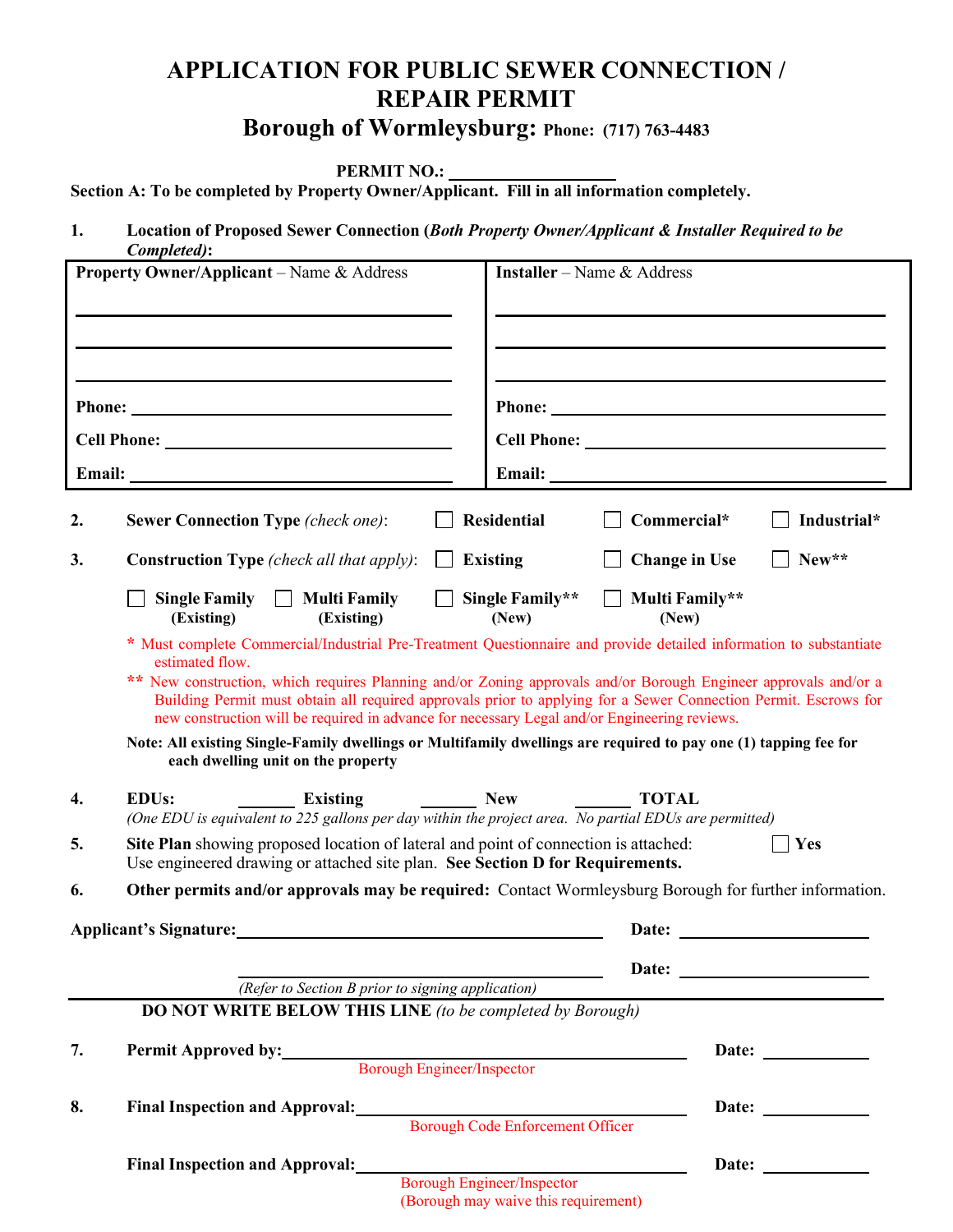## Site Plan



#### **Section D: - Check list of items to be included on the Site Plan**

*(Please use engineering drawing or site plan above – Attach additional sheet(s) if necessary)*

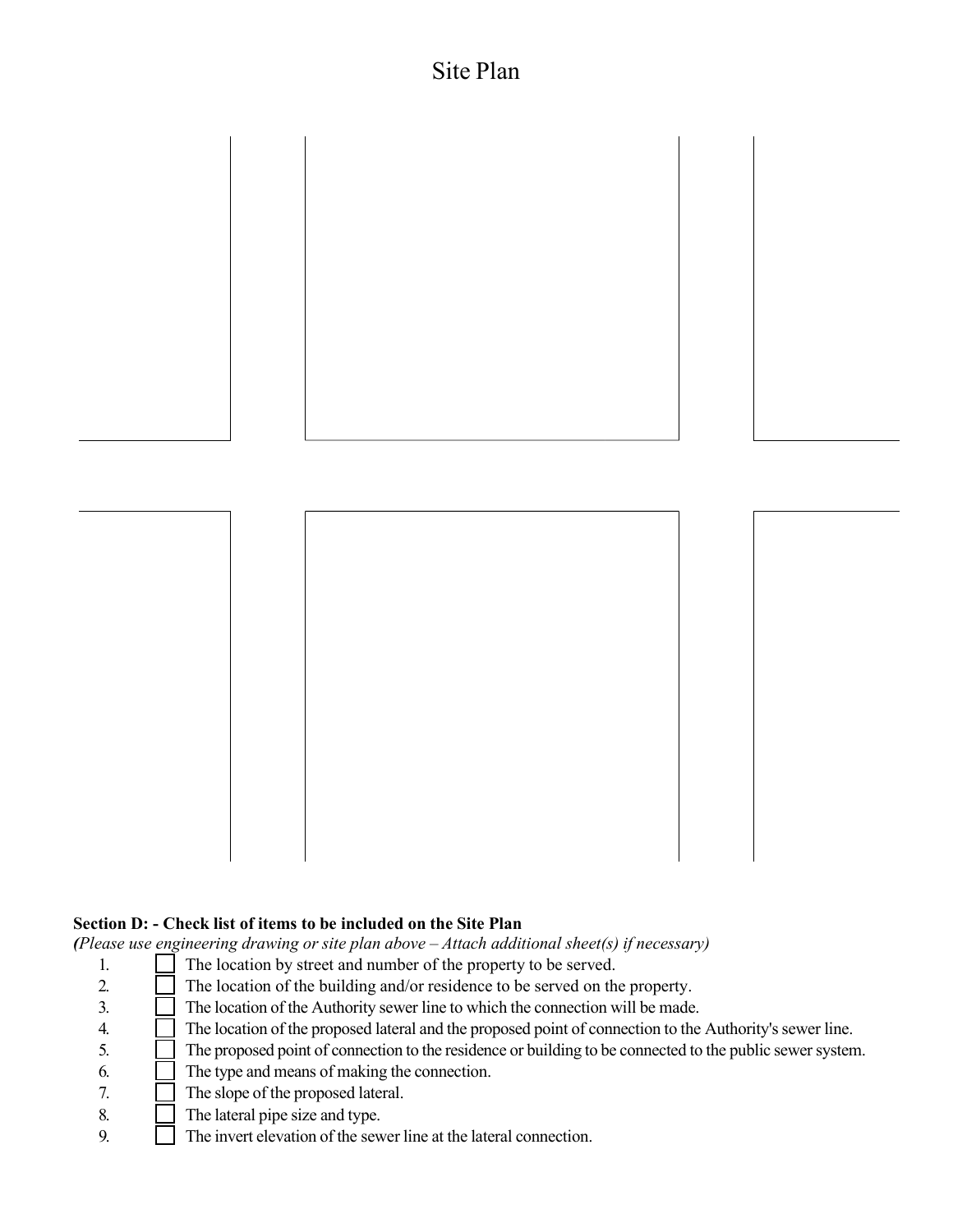#### **Section B: - General Criteria**

- 1. The applicant hereby agrees to abide by all ordinances of Borough of Wormleysburg and any and all rules and regulations of the Borough of Wormleysburg, Cumberland County standards, rules and regulations as amended. Applicant agrees to pay for the treatment and conveyance of the applicant's wastewater in accordance with the schedule of rates and charges then in effect and as changed from time to time.
- 2. The applicant hereby acknowledges that (1) Borough of Wormleysburg reserves the right to inspect any connection(s) and/or facility(ies)associated and listed in this permit, (2) that all attachments listed in item number four of the application are part of this permit, and (3) that this permit is not transferable or assignable.
- 3. Indemnification: the owner, his heirs, administrator's successors and assigns, agree to defend, indemnify and hold harmless the Borough of Wormleysburg, its board, employees and agents, of and from any and all liability, claims, causes of action or expenses(includingdeath) to any person, damage to property or any other liability, claims, causes of action or expenses arising out of or inconnection with the services required for connection or pursuant to this agreement.
- 4. The applicant recognizes that the Borough may not issue a Certificate of Occupancy until after the Public Sewer Connection Permit has been granted.
- 5. New construction requires issuance of building permit prior to sewer permit.
- 6. The Application Review Fee covers professional consultant fees associated with the review of any plans, and for construction surveillance fees for site inspections associated with this permit.
- 7. Any changes and/or modifications to the information provided as part of this application renders any permit(s) issuedhereunder to be null and void, and a new permit(s) must be applied for and approved before any connection occurs.
- 8. Itis a violation ofthe Permit for a property owner to allow another dwelling or building, either on the owner's property or another property, to connect to the lateral that is the subject of the Permit being issued.

#### **Section C: Check list of items to be included with the application**

- 1. Payment of Applicable Fees
- 2.  $\Box$  Drawing showing the location of the sewer lateral.
- 3.  $\Box$  List of materials to be used in the construction of the lateral.

#### **Construction notification to be followed by contractor**

- 1. One-Call notification for utility locations.
- 2.  $\Box$  48-hour notification before commencement of work.

#### **Sewer lateral construction inspections***(48-hour notification required)*

- 1. Inspection of the sewer lateral by the Borough of Wormleysburg will cover from the connection to the lateral stub up to five (5) feet outside of the building (If any interior plumbing work is necessary a separate plumbing permit from the Borough is required).
- 2. Construction shall be in accordance with Borough of Wormleysburg Standard Details and Specifications.
- 3. Excavation of trench.
- 4. Connection to sewer main, pipe placement, trap and riser placement, vent and cleanout placement, and connection to residence.
- 5. Witness low-pressure air test of the sewer lateral.
- 6. Backfill and compaction of soil in trench (*Backfill is dependent on type of pipe connection made*). If a trench is backfilled prior to a required inspection, then the Property Owner shall be responsible for the cost to open the trenchto allow for an inspection to be conducted.
- 7. Septic Tanks, Pump Tanks, Cesspools, and/or Holding Tanks shall be pumped completely empty of any sewage and liquid, hauled away by a licensed wastewater hauler, and disposed of at a permitted facility such as a Wastewater Treatment Facility. The tanks and/or cesspools shall be filled with suitable material (No. 57 Clean Stone, Pea Gravel, Sand, etc.). The tops shall be removed or crushed in place. Any risers shall be removed or crushed in place. Disturbed areas shall be graded consistent with surrounding grades and elevations ensuring drainage away from the tank location. Topsoil shall be placed to a minimum of 4-inch depth, raked, and permanent seeding or sod placed. Seeded areas shall be protected with straw mulch. Disposal fields (beds, trenches, sand mounds, drip irrigation, etc.) may be abandoned in place. The property owner may desire to have any risers or cleanouts removed or cut to below grade with surface top soiled, seeded, and straw mulched.